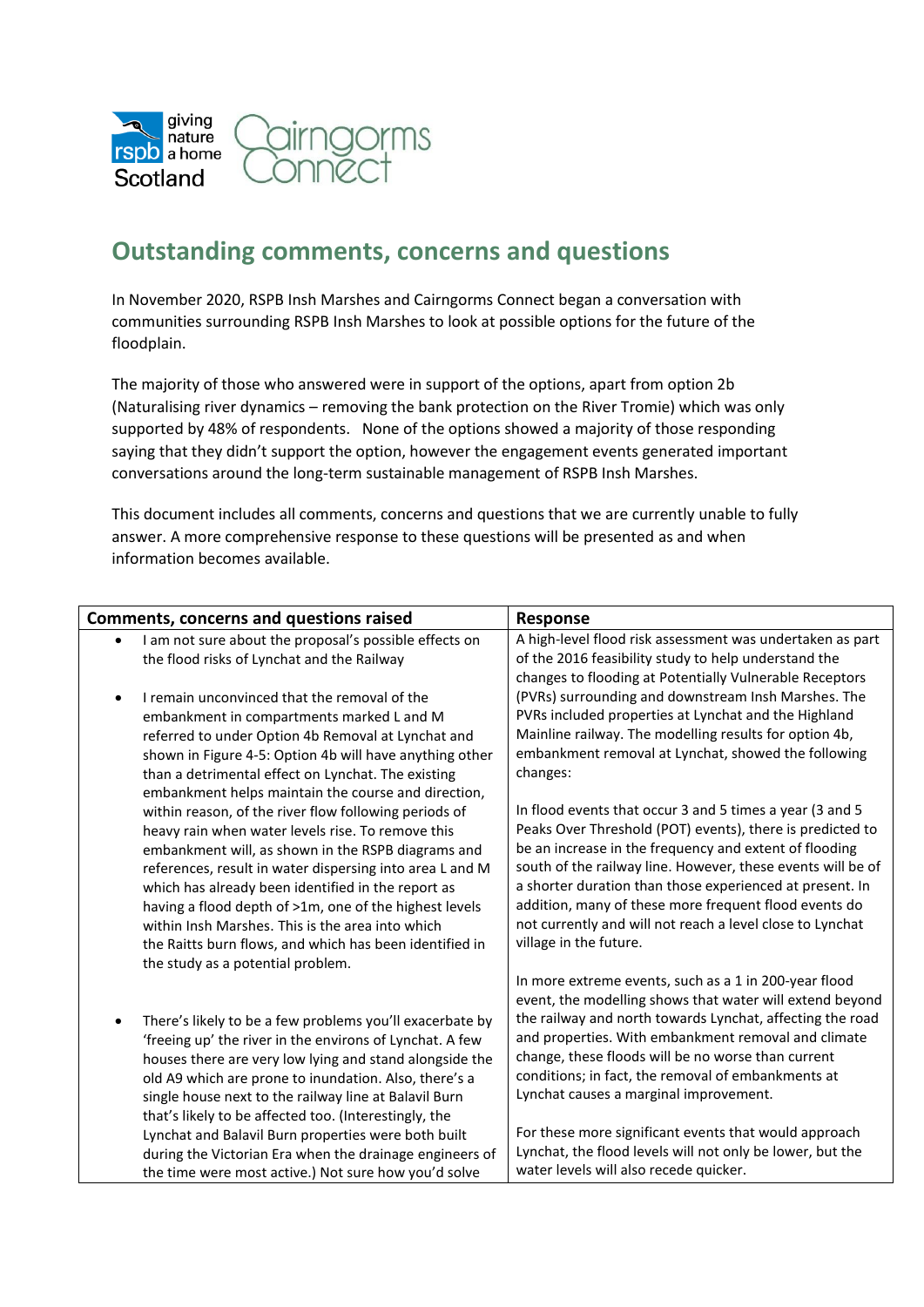| the likely increased flooding issues in these instances. I<br>guess the main London - Inverness Railway line may<br>also suffer if the Spey is returned to its natural state.<br>Some clever engineering may be required in all of the<br>above cases<br>It is well documented that global warming will<br>$\bullet$<br>contribute to increased rainfall in the future. If this is<br>the case then this particular area will flood more<br>regularly contributing to increased saturation of the<br>ground which, as a consequence, will raise the water<br>table in the immediate surrounding area. When<br>the Raitts Burn and the River Tromie are in spate the<br>increased volume of water will flow into an already<br>flooded and saturated area if the embankments are<br>removed; this will only exacerbate the problem<br>for Lynchat and result in flash flooding.                     | Increased benefits could also be delivered by the<br>restoration of the Raitts Burn south of the railway, which<br>will allow more flow to continue down the burn, rather<br>than ponding above the road and railway, and spreading<br>west towards Lynchat and east towards the house next to<br>the railway line.<br>As recent events have demonstrated, the railway is<br>already at risk of disruption due to flood risk. The works<br>to the Raitts Burn would directly reduce this flood risk to<br>the railway line.<br>Further work to develop the detail of the flood model<br>around Lynchat is planned once the design work for the<br>project has been completed. The flood modelling will use<br>the latest available climate change information. We will<br>share the finding from this work with the community in<br>due course.                                                                                                                                                                                                                                                                                 |
|----------------------------------------------------------------------------------------------------------------------------------------------------------------------------------------------------------------------------------------------------------------------------------------------------------------------------------------------------------------------------------------------------------------------------------------------------------------------------------------------------------------------------------------------------------------------------------------------------------------------------------------------------------------------------------------------------------------------------------------------------------------------------------------------------------------------------------------------------------------------------------------------------|---------------------------------------------------------------------------------------------------------------------------------------------------------------------------------------------------------------------------------------------------------------------------------------------------------------------------------------------------------------------------------------------------------------------------------------------------------------------------------------------------------------------------------------------------------------------------------------------------------------------------------------------------------------------------------------------------------------------------------------------------------------------------------------------------------------------------------------------------------------------------------------------------------------------------------------------------------------------------------------------------------------------------------------------------------------------------------------------------------------------------------|
| Concerned about the implications of flooding at Kincraig<br>$\bullet$<br>in the future<br>Concerns that extreme, but possible, flooding at<br>$\bullet$<br>Kincraig poses risks to people and infrastructure. Such<br>floods, increased by climate change, can result from<br>simultaneous flooding on the Spey and Feshie.<br>Reference was made to Kincraig Bridge, the B road from<br>Kincraig post box to the Speyside Way, residental<br>properties becoming flooded or residents marooned,<br>the Shinty pitch, the rail and road network and<br>associated travel links, and the impact on businesses<br>from interrupted transport networks.<br>Concerns that access and properties at Coull maybe<br>impacted<br>Need more info on impact of residential dwelling<br>affected (possibly).<br>More detailed hydrological information if the River<br>$\bullet$<br>Tromie is to be affected | A high-level flood risk assessment was undertaken as part<br>of the 2016 feasibility study to help understand the<br>changes to flooding at Potentially Vulnerable Receptors<br>(PVRs) surrounding and downstream of Insh Marshes. The<br>assessment work results concluded that the floodplain's<br>hydrology is large and complex.<br>Given the complexity of how and where water is stored<br>on the floodplain or conveyed downstream, care must be<br>taken when implementing options, as improving flood risk<br>in one area can have a negative impact elsewhere.<br>Consequently, RSPB has discounted options that have a<br>significant negative impact for flood risk at receptors<br>surrounding or downstream of the reserve.<br>We will undertake a more detailed flood risk assessment,<br>where necessary, as we develop the detailed design work<br>for the options. The model will focus the detail around<br>any PVRs and assess the potential changes to flood risk as<br>outlined in SEPA's planning guidance.<br>We will update the community when the results of<br>further modelling work are available. |
| The present consultation process is not meaningful,<br>$\bullet$<br>because the Feasibility Study does not allow for 50%<br>increase (not stated what this 50% is relative to) above<br>0.05% AED, and does not include the recurring flooding<br>from the River Feshie that exacerbates flooding from<br>the Spey.<br>The options do not increase flood protection for Loch<br>Insh, Kincraig, and downstream, from the worst floods                                                                                                                                                                                                                                                                                                                                                                                                                                                              | The primary objective of the feasibility study and options<br>appraisal was to identify and assess the options to restore<br>and reconnect the river and floodplain where the<br>historical modifications negatively impact the site<br>morphology, hydrology and ecology.<br>Designing a flood alleviation scheme was not a driver for<br>the study, however, the options present opportunities for<br>natural flood management by slowing the flow of<br>floodwater as it passes through the floodplain and                                                                                                                                                                                                                                                                                                                                                                                                                                                                                                                                                                                                                   |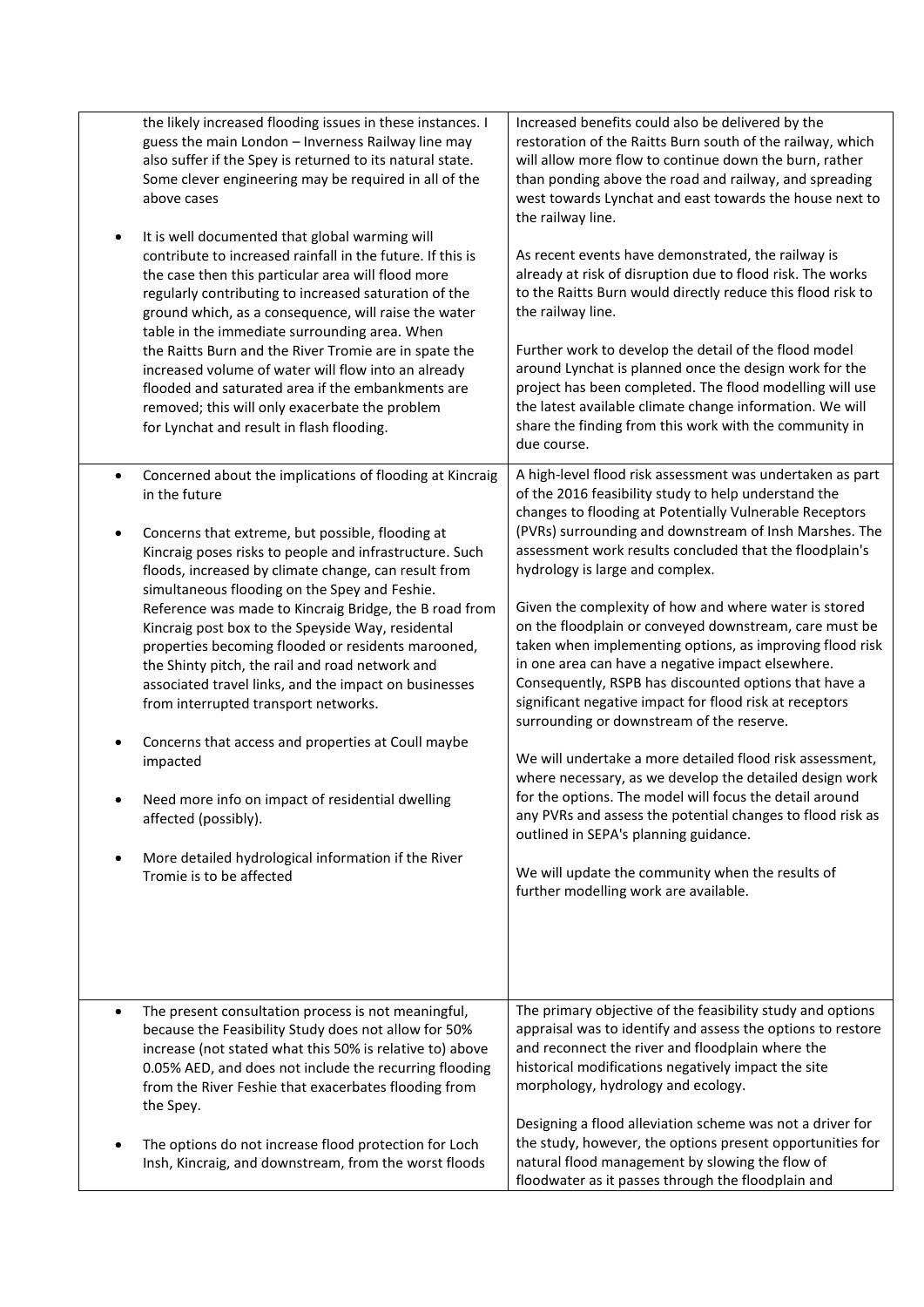| we have seen so far, and not at all for wetter winters we                                                                                                                                                                                                                                                                                                                                                                                                                                                                                                                                                                                                                                                             | providing more space for water upstream that will benefit                                                                                                                                                                                                                                                                                                                                                                                                                                                                                                                                                                                          |
|-----------------------------------------------------------------------------------------------------------------------------------------------------------------------------------------------------------------------------------------------------------------------------------------------------------------------------------------------------------------------------------------------------------------------------------------------------------------------------------------------------------------------------------------------------------------------------------------------------------------------------------------------------------------------------------------------------------------------|----------------------------------------------------------------------------------------------------------------------------------------------------------------------------------------------------------------------------------------------------------------------------------------------------------------------------------------------------------------------------------------------------------------------------------------------------------------------------------------------------------------------------------------------------------------------------------------------------------------------------------------------------|
| expect from climate change.                                                                                                                                                                                                                                                                                                                                                                                                                                                                                                                                                                                                                                                                                           | some areas downstream of the options.                                                                                                                                                                                                                                                                                                                                                                                                                                                                                                                                                                                                              |
| Meaningful modelling and consultation would consider<br>$\bullet$<br>a 50% increase in the 1 in 200-year floods, resulting<br>from climate change and including simultaneous<br>flooding from the Spey and Feshie.<br>Climate change predications of higher rainfall this is<br>extremely important to address.                                                                                                                                                                                                                                                                                                                                                                                                       | Connecting the river back to the floodplain will allow<br>water to spread out and lower water levels compared to<br>conditions with embankments. The more considerable<br>benefits at Kincraig will be observed for flood flows<br>currently constrained by the embankments and do not<br>spread out onto the Insh Marshes floodplain to any great<br>extent. As flows become more extreme, such as the 1 in<br>200-year event, much of the floodplain becomes active,<br>and the differences become more negligible.<br>It must be noted that a 1 in 200 year return period flood is<br>a very rare event and is used for planning purposes only. |
|                                                                                                                                                                                                                                                                                                                                                                                                                                                                                                                                                                                                                                                                                                                       | SEPA guidance has been further revised to recommend a<br>34% uplift to account for climate change. This figure is<br>different from the 20% used in the original feasibility<br>study, and it has been further revised since 50% stated at<br>Community Engagement events.                                                                                                                                                                                                                                                                                                                                                                         |
|                                                                                                                                                                                                                                                                                                                                                                                                                                                                                                                                                                                                                                                                                                                       | We committed to re-modelling the options at the<br>engagement as design details are further developed. This<br>work will look in closer detail at potentially vulnerable<br>flood risk areas and use SEPAs latest guidance on climate<br>change to ensure communities have the most up to date<br>information before options that impact flood risk are<br>implemented.                                                                                                                                                                                                                                                                            |
|                                                                                                                                                                                                                                                                                                                                                                                                                                                                                                                                                                                                                                                                                                                       | We will update the community when the results of<br>further modelling work are available.                                                                                                                                                                                                                                                                                                                                                                                                                                                                                                                                                          |
| Mentioned issues specifically surrounding the River<br>$\bullet$<br>Feshie and the management of that area in regard to<br>the impact it has on flooding.<br>We would be keen to put forward the case that any                                                                                                                                                                                                                                                                                                                                                                                                                                                                                                        | One subject that reoccurred in the responses was the<br>Feshie River and its dynamic nature. We have listened to<br>the Community's concerns and have passed the questions<br>to our Cairngorms Connect partner, Forestry and Land<br>Scotland, who own land at the confluence, for their                                                                                                                                                                                                                                                                                                                                                          |
| alterations to the manmade channelling of the Spey and<br>rewilding of the Spey and its tributaries in general, must<br>also consider the tributary with the greatest impact on<br>flood events around Loch Insh and through Insh<br>Marshes; the Feshie delta.                                                                                                                                                                                                                                                                                                                                                                                                                                                       | consideration. We will provide an updated response in<br>due course.                                                                                                                                                                                                                                                                                                                                                                                                                                                                                                                                                                               |
| We can also see that other landowners would be<br>potentially significantly worse affected, through lost<br>grazing land or indeed the risk of property flooding,<br>such as at Lynchat, but as we do not have any<br>ownership interests in these lands I feel it more<br>appropriate to simply register our support and<br>sympathies for these individuals and the potential<br>adverse impact these plans could have on their<br>interests. We would suggest by way of compromise,<br>that one way to mitigate any negative impact the<br>removal of flood defences in the Insh Marshes might<br>have on other proprietors interests, would be to give<br>some guarantees to try and ensure the principal channel |                                                                                                                                                                                                                                                                                                                                                                                                                                                                                                                                                                                                                                                    |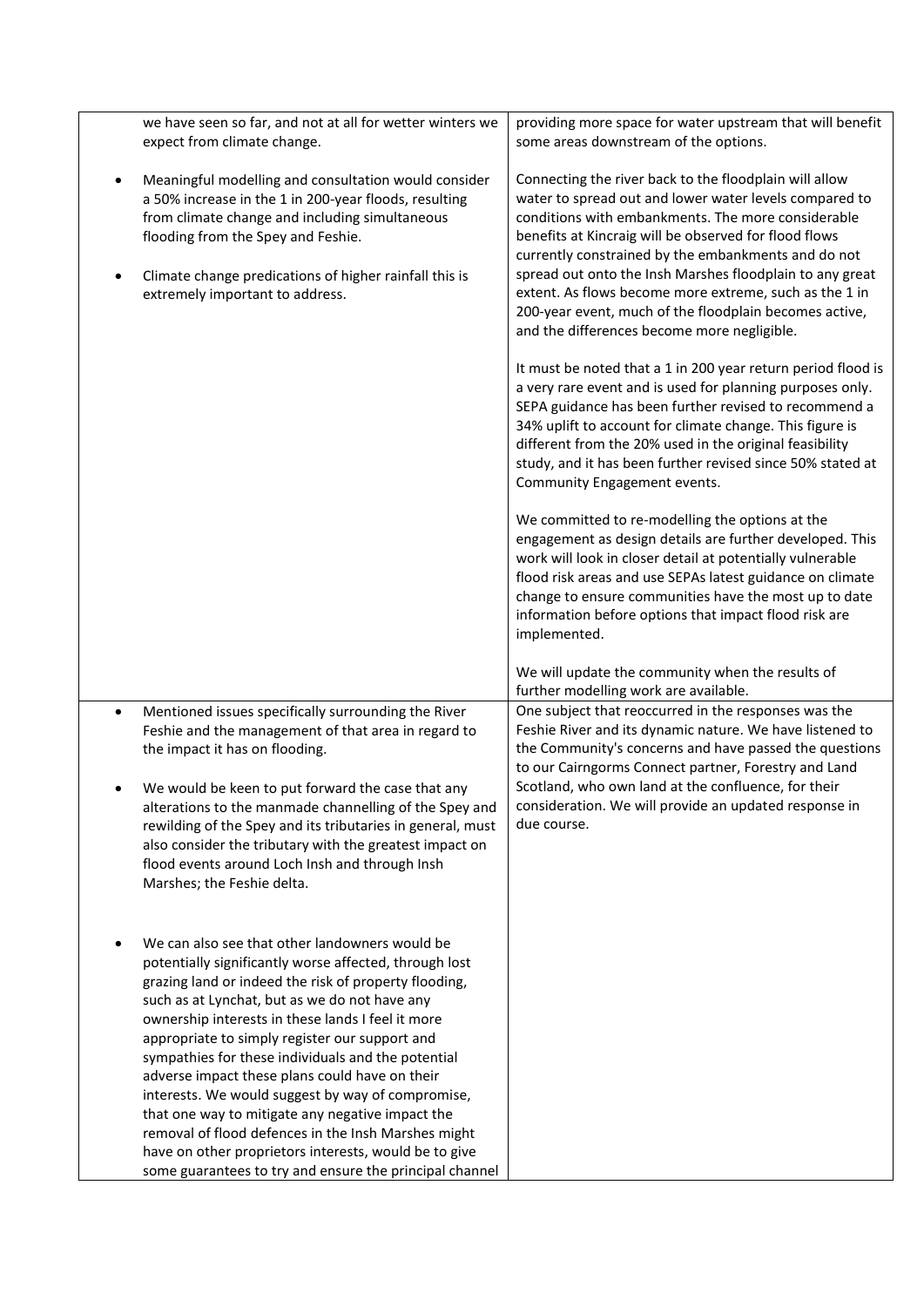|           | and indeed flow of the Feshie as it joins the Spey at<br>Spey bank will continue to follow the stream it currently<br>occupies entering as it does now in a North Easterly<br>direction.                                                                                                                                                                                                                                                                                                                             |                                                                                                                                                                                                                                                                                                                                                                                                                                                                       |
|-----------|----------------------------------------------------------------------------------------------------------------------------------------------------------------------------------------------------------------------------------------------------------------------------------------------------------------------------------------------------------------------------------------------------------------------------------------------------------------------------------------------------------------------|-----------------------------------------------------------------------------------------------------------------------------------------------------------------------------------------------------------------------------------------------------------------------------------------------------------------------------------------------------------------------------------------------------------------------------------------------------------------------|
|           | We would very much like this Feshie delta and its<br>impacts, to be similarly considered in your modelling, as<br>by making some interventions to the west bank of the<br>Feshie delta to the North East of Invereshie Farmhouse<br>to ensure in peak flood the vast majority of waters from<br>the Feshie flow North & North East, we could go a long<br>way towards guaranteeing the peak water levels of any<br>flood would not represent any adverse risk beyond the<br>peak water levels currently experienced. |                                                                                                                                                                                                                                                                                                                                                                                                                                                                       |
|           | Not mentioned is the need to solve the problems arising<br>from the Feshie confluence with the Spey                                                                                                                                                                                                                                                                                                                                                                                                                  |                                                                                                                                                                                                                                                                                                                                                                                                                                                                       |
| ٠         | There were questions and comments at the pop-up<br>shop and during the guided walk on land management<br>and embankment maintenance on the lower river<br>Feshie and how that influences the flooding in the area.                                                                                                                                                                                                                                                                                                   |                                                                                                                                                                                                                                                                                                                                                                                                                                                                       |
| $\bullet$ | The A9 will encroach into the functional floodplain both<br>during construction and operational phases, with<br>disturbance and damage to the river banks and bed,<br>changing the flow of water in the River Spey and the<br>movement of sediments through the catchment area of<br>Insh Marshes. All have the potential to affect the risk of<br>flooding.                                                                                                                                                         | We understand concerns about the cumulative impacts of<br>the A9. The information available from Transport<br>Scotland indicates: "the predicted change in flood level<br>downstream of the new A9 bridge is generally less than<br>5mm in the absence of mitigation "1. We will continue to<br>work with Transport Scotland and their hydrology team to<br>understand the cumulative impacts as and when further<br>information and design refinement is undertaken. |
| $\bullet$ | The situation may get even worse when work is<br>completed on the new dual carriageway section to the<br>north of the village where more road drains will be<br>installed.                                                                                                                                                                                                                                                                                                                                           | 1. https://www.transport.gov.scot/publication/exhibition-<br>materials-public-drop-ins-april-2018-crubenmore-to-<br>kincraig-a9-dualling/                                                                                                                                                                                                                                                                                                                             |
| $\bullet$ | Concerns over the removal of man-made levees, which<br>have been part of our landscape for the past 200+<br>years.                                                                                                                                                                                                                                                                                                                                                                                                   | The embankments are primarily constructed of alluvial<br>material, such as sand, or more rarely, river stone. As<br>such, they are prone to erosion and are easily breached<br>by the river. Therefore, without intervention, it is likely                                                                                                                                                                                                                            |
| ٠         | I would simply request that in leaving as much of the<br>embankments as possible for their historical importance<br>whilst appreciating the desire to remove significant<br>parts of them to permit the floods and flow through the<br>marsh.                                                                                                                                                                                                                                                                        | that we will see a continued decline of these structures.<br>Not all embankments will be removed; significant areas<br>will be retained as removing 16km of material will not be<br>feasible. Where we propose to remove embankments, we<br>will create a record and document the current condition,<br>extent, and construction details through maps and<br>photography.                                                                                             |
| ٠         | Concerns over landscape impacts - Reconnecting the<br>river and floodplain through Embankment Removal<br>'Option 1 & 2', if done aggressively and<br>unsympathetically to the historical narrative of how<br>these embankments came to be in the first place would,<br>we feel, detract from an important narrative of where<br>this place sits in Scottish and British history                                                                                                                                      | We are working with the RSPB in house archaeologist to<br>assess the cultural and historical importance of the old<br>agricultural embankments; more information will be<br>available in due course.                                                                                                                                                                                                                                                                  |